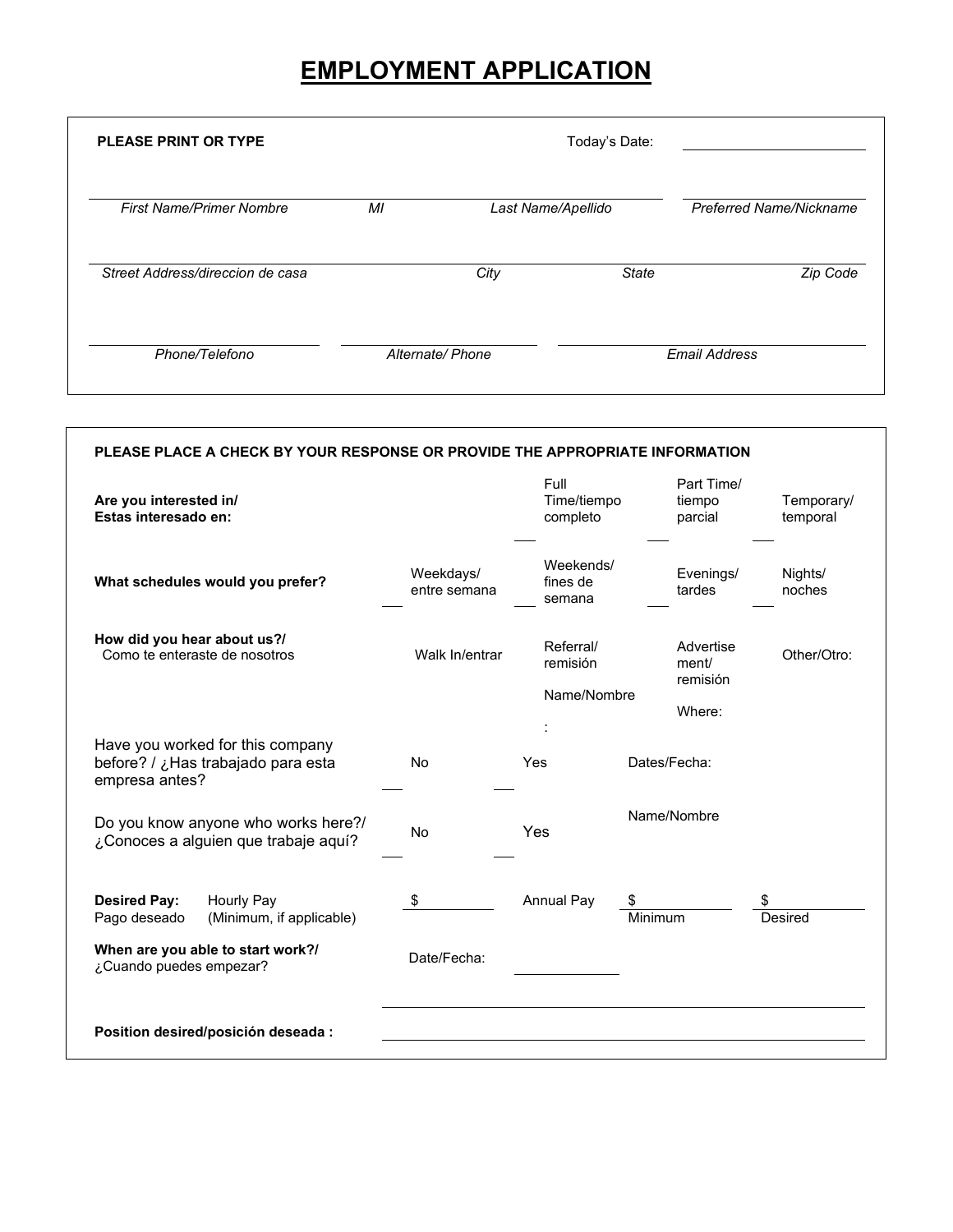#### **PLEASE LIST YOUR WORK EXPERIENCE BELOW OR ATTACH YOUR RESUME (MOST RECENT JOB FIRST) ANOTE SU EXPERIENCIA LABORAL A CONTINUACIÓN O ADJUNTE SU RESUMEN (EL TRABAJO MÁS RECIENTE PRIMERO)**

|                                                               | COMPANY NAME / nombre de empresa                    |                |                                                                                                      | YOUR POSITION and TITLE / tu puesto y título             |                |  |
|---------------------------------------------------------------|-----------------------------------------------------|----------------|------------------------------------------------------------------------------------------------------|----------------------------------------------------------|----------------|--|
|                                                               |                                                     |                |                                                                                                      |                                                          |                |  |
| FROM / Fechas de<br>empleo<br>Year /<br>Month<br>/ mes<br>año | NO. & STREET / número de casa y nombre de la calle  |                | SUPERVISOR'S NAME, TITLE and POSITION/<br>nombre y cargo del supervisor                              |                                                          |                |  |
|                                                               | CITY/ciudad                                         | STATE/expresar | <b>ZIP CODE</b>                                                                                      | SUPERVISOR'S TELEPHONE NUMBER/telefono del<br>supervisor |                |  |
|                                                               | TYPE OF BUSINESS / nombre y cargo del supervisor    |                |                                                                                                      |                                                          |                |  |
| <b>TO</b><br>Year/<br>Month/<br>año<br>mes                    | TELEPHONE NUMBER/ Número de<br>teléfono del trabajo |                | TERMINATION / terminación<br><b>VOLUNTARY/</b><br>voluntario<br><b>INVOLUNTARY /</b><br>involuntario |                                                          | REASON / razón |  |
|                                                               |                                                     |                | BRIEFLY DESCRIBE YOUR MAJOR DUTIES / ¿Cuáles eran tus deberes?                                       |                                                          |                |  |

|                                                                 | <b>COMPANY NAME</b>                                 |                                                  |                                                                                                | YOUR POSITION and TITLE                                                 |                                            |  |
|-----------------------------------------------------------------|-----------------------------------------------------|--------------------------------------------------|------------------------------------------------------------------------------------------------|-------------------------------------------------------------------------|--------------------------------------------|--|
|                                                                 | COMPANY NAME / nombre de empresa                    |                                                  |                                                                                                | YOUR POSITION and TITLE / tu puesto y título                            |                                            |  |
| FROM / Fechas de<br>empleo<br>Month<br>Year /<br>año<br>$/$ mes | NO. & STREET / número de casa y nombre de la calle  |                                                  |                                                                                                | SUPERVISOR'S NAME, TITLE and POSITION/<br>nombre y cargo del supervisor |                                            |  |
|                                                                 | CITY/ciudad                                         | STATE/expresar                                   | <b>ZIP CODE</b>                                                                                | supervisor                                                              | SUPERVISOR'S TELEPHONE NUMBER/telefono del |  |
|                                                                 |                                                     | TYPE OF BUSINESS / nombre y cargo del supervisor |                                                                                                |                                                                         |                                            |  |
| $\overline{10}$<br>Year/<br>Month/<br>año<br>mes                | TELEPHONE NUMBER/ Número de<br>teléfono del trabajo |                                                  | TERMINATION / terminación<br>VOLUNTARY /<br>voluntario<br><b>INVOLUNTARY /</b><br>involuntario |                                                                         | REASON / razón                             |  |
|                                                                 |                                                     |                                                  | BRIEFLY DESCRIBE YOUR MAJOR DUTIES / ¿Cuáles eran tus deberes?                                 |                                                                         |                                            |  |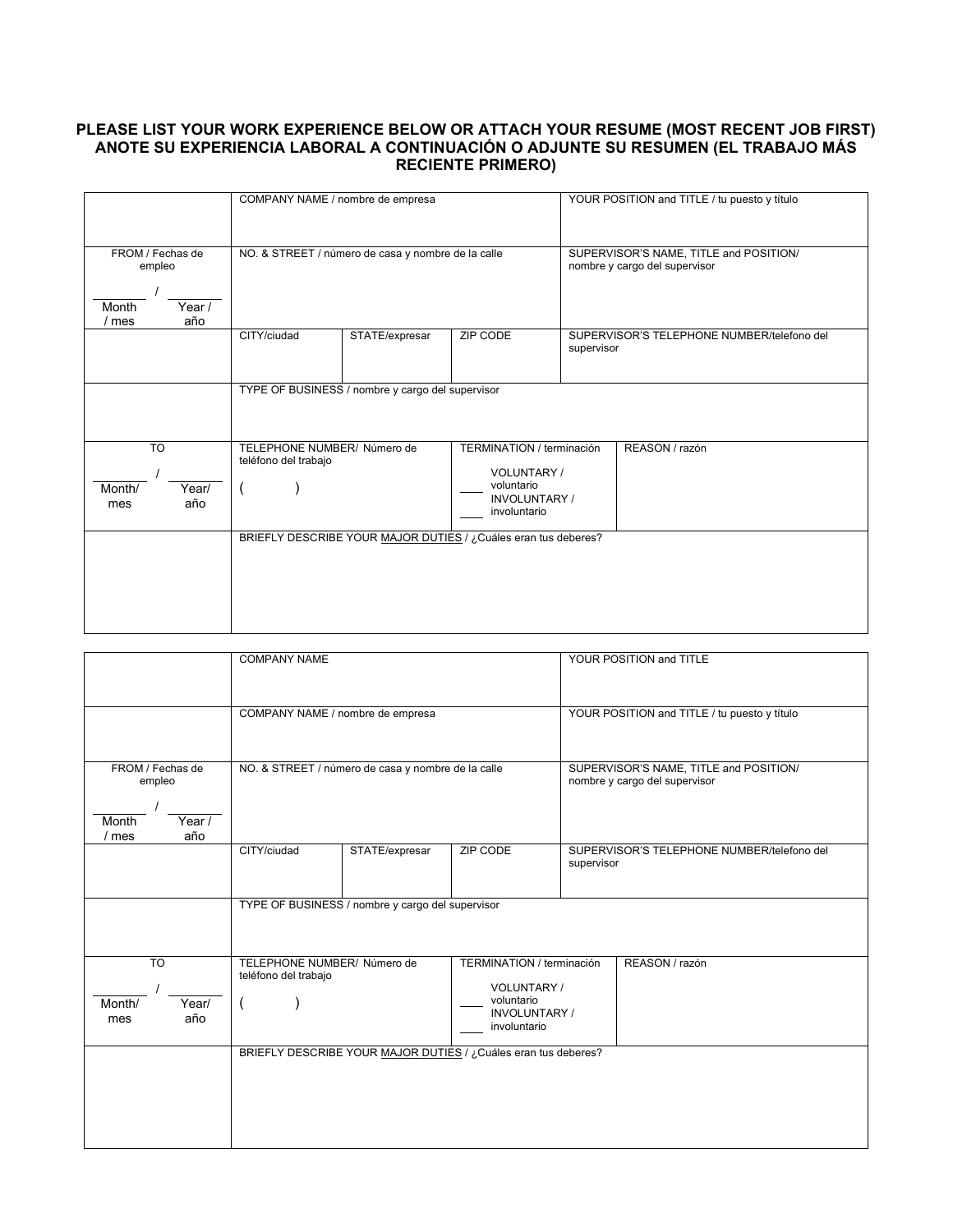#### **REFERENCES: Please list three professional references Enumere tres referencias profesionales**

| <b>NAME/NOMBRE</b> | <b>RELATIONSHIP</b> | <b>COMPANY/COMPANIA   PHONE/TELEFONO</b> |  |
|--------------------|---------------------|------------------------------------------|--|
|                    |                     |                                          |  |
|                    |                     |                                          |  |
|                    |                     |                                          |  |

### **PLEASE READ CAREFULLY BEFORE SIGNING APPLICATION**

I have submitted the attached form to Exterior Image, Inc. and Trent Hill Nursery for the purpose of obtaining employment. I acknowledge that the use of this form, and my filling it out, does not indicate that any positions are open, nor does it obligate Exterior Image, Inc. and Trent Hill Nursery to further process my application.

My signature below attests to the fact that the information that I have provided on my application, resume, given verbally, or provided in any other materials, is true and complete to the best of my knowledge and also constitutes authority to verify any and all information submitted on this application. I understand that any misrepresentation or omission of any fact in my application, resume or any other materials, or during any interviews, can be justification for refusal of employment, or, if employed, termination from Exterior Image, Inc. and Trent Hill Nursery's employ.

I also affirm that I have not signed any kind of restrictive document creating any obligation to any former employer that would restrict my acceptance of employment with Exterior Image, Inc. and Trent Hill Nursery in the position I am seeking.

*I understand that this application is not an employment contract for any specific length of time between Exterior Image, Inc. and Trent Hill Nursery and me, and that in the event I am hired, my employment will be "at will" and either Exterior Image, Inc. and Trent Hill Nursery or I can terminate my employment with or without cause and with or without notice at any time. Nothing contained in any handbook, manual, policy and the like, distributed by Exterior Image, Inc. and Trent Hill Nursery to its employees is intended to or can create an employment contract, an offer of employment or any obligation on Exterior Image, Inc. and Trent Hill Nursery's part. Exterior Image, Inc. and Trent Hill Nursery may, at its sole discretion, hold in abeyance or revoke, amend, or modify, abridge or change any benefit, policy practice, condition or process affecting its employees.*

References: I hereby authorize Exterior Image, Inc. and Trent Hill Nursery and its agents to make such investigations and inquiries into my employment and educational history and other related matters as may be necessary in arriving at an employment decision. I hereby release employers, schools, and other persons from all liability in responding to inquires connected with my application and I specifically authorize the release of information by any schools, businesses, individuals, services or other entities listed by me in this form. Furthermore, I authorize Exterior Image, Inc. and Trent Hill Nursery and its agents to release any reference information to clients who request such information for purposes of evaluating my credentials and qualifications.

Temporary/Contract Employment: If employed as a temporary or contract employee, I understand that I may be an employee of Exterior Image, Inc. and Trent Hill Nursery and not of any client. If employed, I further understand that my employment is not guaranteed for any specific time and may be terminated at any time for any reason. I further understand that a contract will exist between Exterior Image, Inc. and Trent Hill Nursery and each client to whom I may be assigned which will require the client to pay a fee to Exterior Image, Inc. and Trent Hill Nursery in the event that I accept direct employment with the client, I agree to notify Exterior Image, Inc. and Trent Hill Nursery immediately should I be offered direct employment by a client (or by referral of the client to any subsidiary or affiliated company), either for a permanent, temporary (including assignments through another agency), or consulting positions during my assignment or after my assignment has ended.

**SIGNED: DATE:**